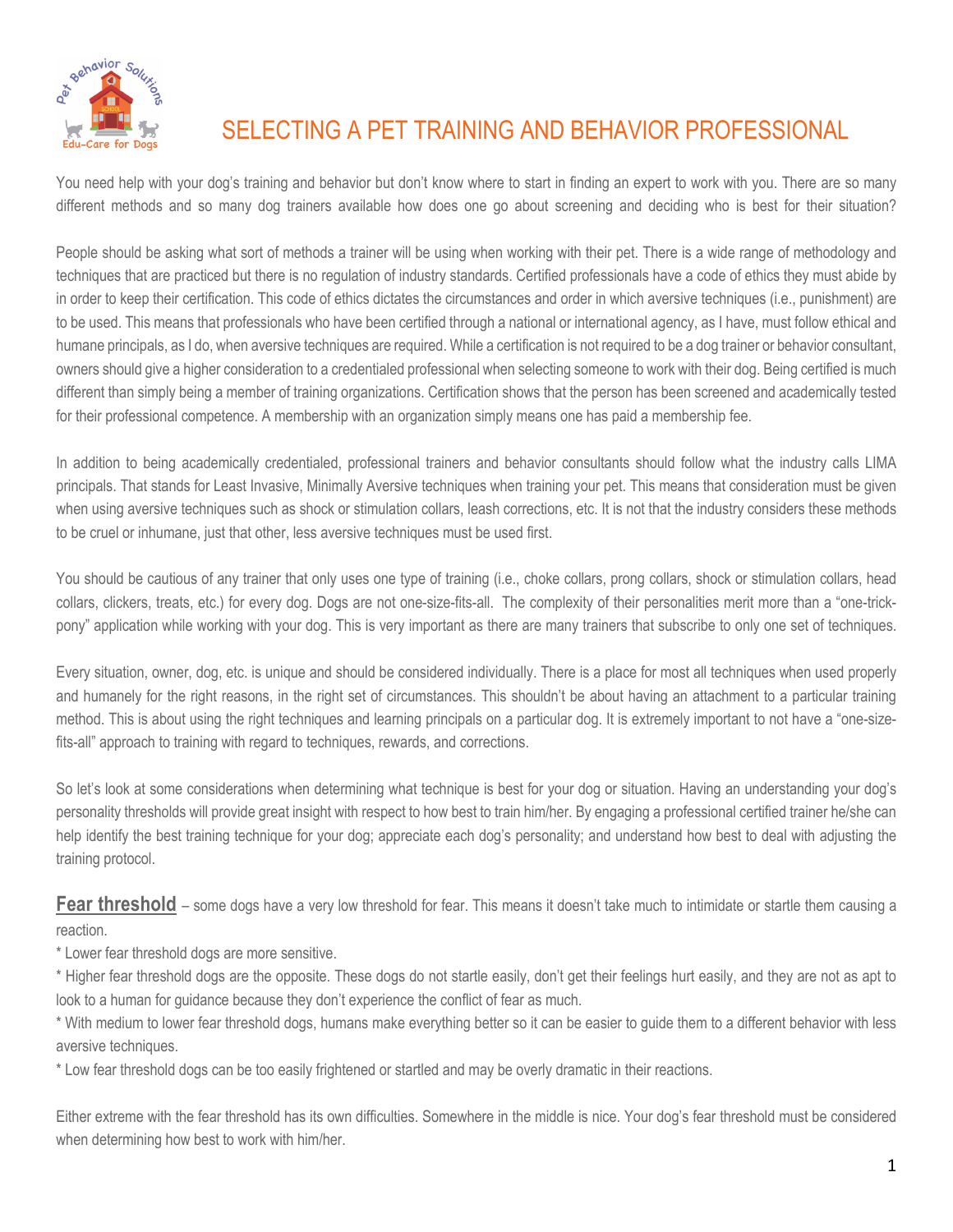**Pain threshold** – some dogs have a very low threshold for pain or discomfort. This means that they are far more sensitive to certain training techniques.

\* Super sensitive dogs scream and act as if their foot was shattered if you accidentally trip over them.

\* High pain threshold dogs are again, completely opposite. They are barely sensitive to pain or discomfort and will work against most training techniques. They will choke and cough through most neck collars, run into walls when playing and not miss a beat, etc.

\* Dogs that have a high tolerance for pain or discomfort are especially disconcerting for owners. No one wants to hurt their dog using aversive training techniques, so it takes special consideration to determine the best way to work with these very tolerant dogs. If a dog seems impervious to aversive techniques, that does not mean one should use even more aversion. Perhaps another tool or another learning application would be more effective with these dogs instead of simply moving up the aversion (i.e., pain and discomfort) scale.

Again, either extreme has its own difficulties so somewhere in the middle is ideal. Your dog's pain threshold must be considered in order to know how best to work with him/her.

**Scale of social draw vs. environmental draw** – some dogs are very owner focused or they have a high social draw. \* These dogs are often known as "pleasers" and are easier to train overall. They accept feedback and guidance more easily because their motivation for reinforcement is the social interaction with their owner. I'm not referring to fearful, clingy, insecure dogs. I'm referring to confident, happy, friendly, easy going dogs. Generally, these dogs are easier to train using the least invasive and minimally aversive techniques. \* Other dogs are very environmentally focused. They generally tune their owners out when they are outside. They may barely respond to their name and if they do, it is for a fleeting moment. The motivation for reinforcement for these dogs is "how can I get what I want faster" and they are less interested or not at all interested in "pleasing" their owners in this situation. In fact, owners are almost irrelevant to these dogs in this situation. Again, great consideration must be given when deciding how best to work with these dogs.

Your dog's social vs. environmental draw is very important when determining what consequences to provide during training. This includes reinforcements as well as guided corrections.

**Scale of compliance vs. controlling** – some dogs have a more compliant personality and accept guidance from their owners where other dogs are far more controlling and independent. These more controlling dogs generally "elbow" their owners out of the way to get to what they want. Where your dog is on the compliant/controlling scale is also very important when determining the best way to work with him/her.

Please understand that dogs are a combination of all of these personality traits. It is not an either/or. It is a how much of this and how much of that. But all of these (and many other) personality factors influence how easily your dog will be trained or how receptive he/she will be to training.

**Human personalities** – Just as each dog is unique, each owner is unique in their abilities and preferences. This is often where the trainer makes it look like magic and the owner struggles through the exercise. Professionals have expert handling, expert timing, and often many years of experience behind them. They also are generally "leaders" in their personality-type or they would not likely be very effective.

Most owners are not expert handlers and do not have expert timing. Each owner has their own "parenting" or training style already and professional trainers need to work within each owner's individual skill-set and style. Owners should not be chastised for not being an expert. Some owners are opposed to using force or corrections while others may be too strong when disciplining their dogs. It is my job as a certified professional to work within each owner's skill-set and find the best balance of the owner's personality and parenting/training style in conjunction with the unique aspects of their pet.

**Nature of the behavior being addressed** – Behavior issues need to be considered based on several factors: \* Is the behavior being addressed a safety and liability issue?

\* Are the behavior issues about general training and convenience – things that would be nice to change?